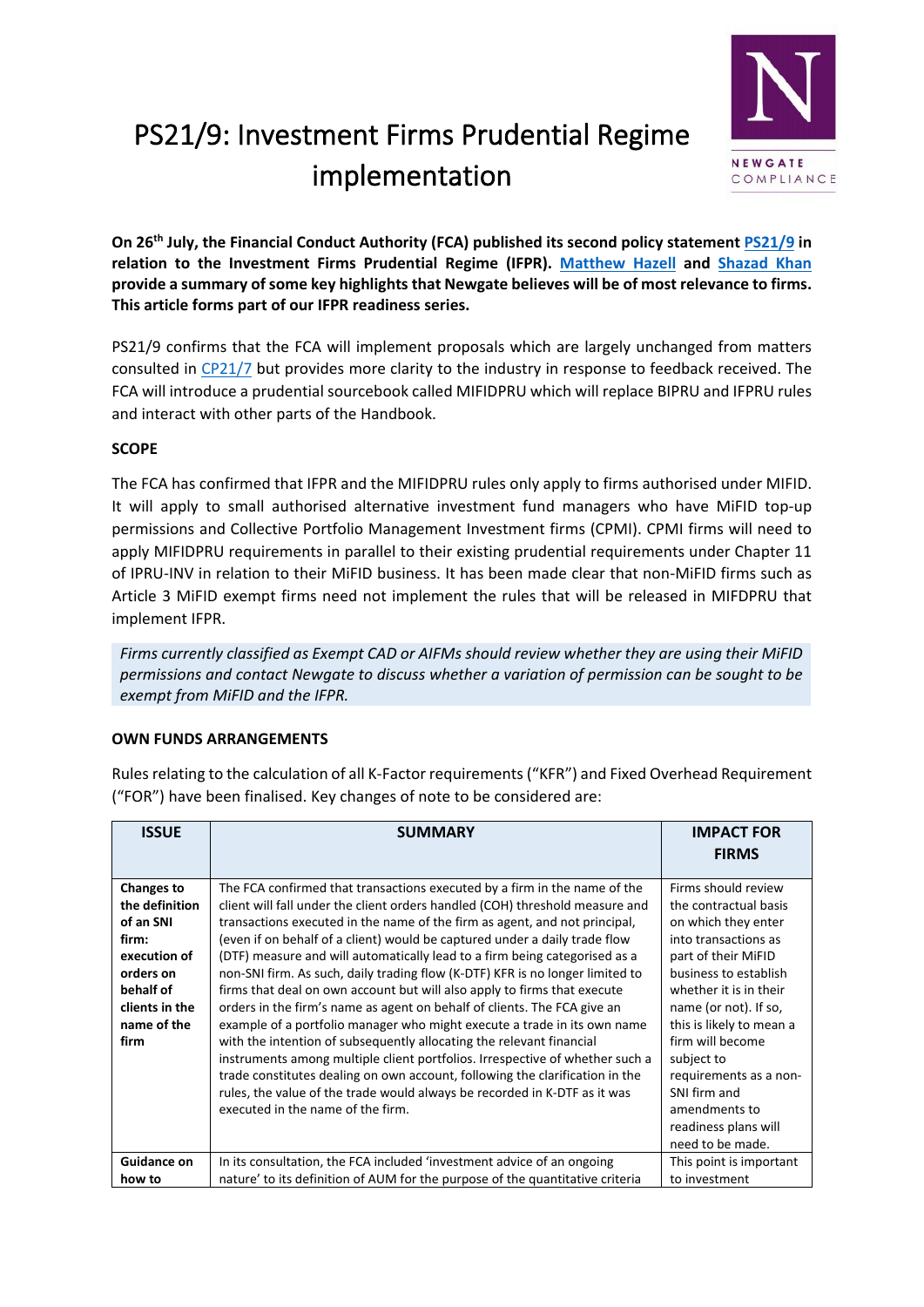| calculate<br><b>Assets Under</b><br>Management<br>for<br>'investment<br>advice of an<br>ongoing<br>nature' | for being an SNI firm and also for the purpose of calculating the KFR for<br>assets under management ("K-AUM"). There was a lack of certainty around<br>what would constitute 'investment advice of an ongoing nature'. In this<br>Policy Statement, the FCA amended its definition of 'investment advice of<br>an ongoing nature' to clarify that this type of advice must involve the<br>provision of MiFID investment advice (i.e. personal recommendations) and<br>would not include generic advice about asset allocation.                                                                                                                                                                                                                                                                                                                                                                                                                                                        | consultants who may<br>have a supervisory role<br>over a large pool of<br>AUM but whose advice<br>is more strategic rather<br>than the provision of<br>recurring investment<br>advice over a specific<br>pool of assets.                                         |
|------------------------------------------------------------------------------------------------------------|----------------------------------------------------------------------------------------------------------------------------------------------------------------------------------------------------------------------------------------------------------------------------------------------------------------------------------------------------------------------------------------------------------------------------------------------------------------------------------------------------------------------------------------------------------------------------------------------------------------------------------------------------------------------------------------------------------------------------------------------------------------------------------------------------------------------------------------------------------------------------------------------------------------------------------------------------------------------------------------|------------------------------------------------------------------------------------------------------------------------------------------------------------------------------------------------------------------------------------------------------------------|
| <b>Fixed</b><br><b>Overheads</b><br><b>Requirements</b><br>(''FOR")                                        | The calculation of the FOR will be a new concept to some firms and is now a<br>key part of the own funds requirement for all investment firms with the<br>intention of allowing them to wind down or exit the market. The FCA has<br>finalised rules on how the FOR should be calculated by taking % of relevant<br>expenditure from audited financial statements where available. Relevant<br>expenditure is to be calculated before, not after, distribution of profits, and<br>various deductions relating to variable expenditure can then be made<br>before determining the FOR. The FOR will need to be recalculated when<br>relevant expenditure materially changes.<br>The FCA has introduced a new provision which allows firms dealing on their<br>own account to deduct 80% of the annual value of fees, brokerage and<br>other charges that they pay to central counterparty clearing houses (CCPs),<br>trading venues and intermediate brokers from relevant expenditure. | Firms who have not<br>previously had to<br>calculate the FOR<br>should familiarise<br>themselves with the<br>calculation<br>methodology as this<br>will feed into both the<br>capital requirement<br>and liquid asset<br>requirements and wind<br>down triggers. |

#### **BASIC LIQUID ASSETS REQUIREMENT**

The FCA has finalised policy in relation to the core liquid assets that can be used to meet the basic liquid asset requirement and nuances around trade receivables, sterling and non-sterling currencies amongst other items.

*Firms will need to monitor their stock of core liquid assets to meet this requirement as a breach will trigger a notification to the FCA of a whether a decision to wind down has been made.* 

#### **INTERNAL CAPITAL ADEQUACY AND RISK ASSESSMENT ("ICARA") PROCESS**

The Policy Statement does not include any significant changes in relation to the ICARA process requirements. However, the FCA indicated that it expects firms to take a proportionate and best efforts approach for 2022 based on their business models. The ICARA process covers a firm's risk management, incorporating business model assessment, forecasting and stress testing, recovery planning and wind down planning. As part of the ICARA process, firms will need to meet an Overall Financial Adequacy Requirement ("OFAR") to ensure they hold sufficient own funds and liquid assets to remain viable through the economic cycle and to allow business to wind down in an orderly way. The FCA confirmed intervention points in terms of being made aware of breaches of OFAR thresholds and wind down triggers and also confirmed firms are required to be notified of an early warning trigger if a firm's own funds fall below 110% of its own funds requirement.

Firms are expected to review their ICARA once a year and submit their first MIF007 ICARA report to the FCA in 2022. The FCA will support firms with more guidance and best practices on the ICARA process throughout 2022. Firms are encouraged to sign up to the FCA's IFPR newsletter by emailing [IFPR-newsletter@fca.org.uk](mailto:IFPR-newsletter@fca.org.uk) with 'sign up' in the subject line to receive latest updates.

*Firms are encouraged to sign up for FCA newsletters. Newgate will be assisting firms put in place documentation to evidence the ICARA Process and assist with the MIF007 submissions in 2022.*